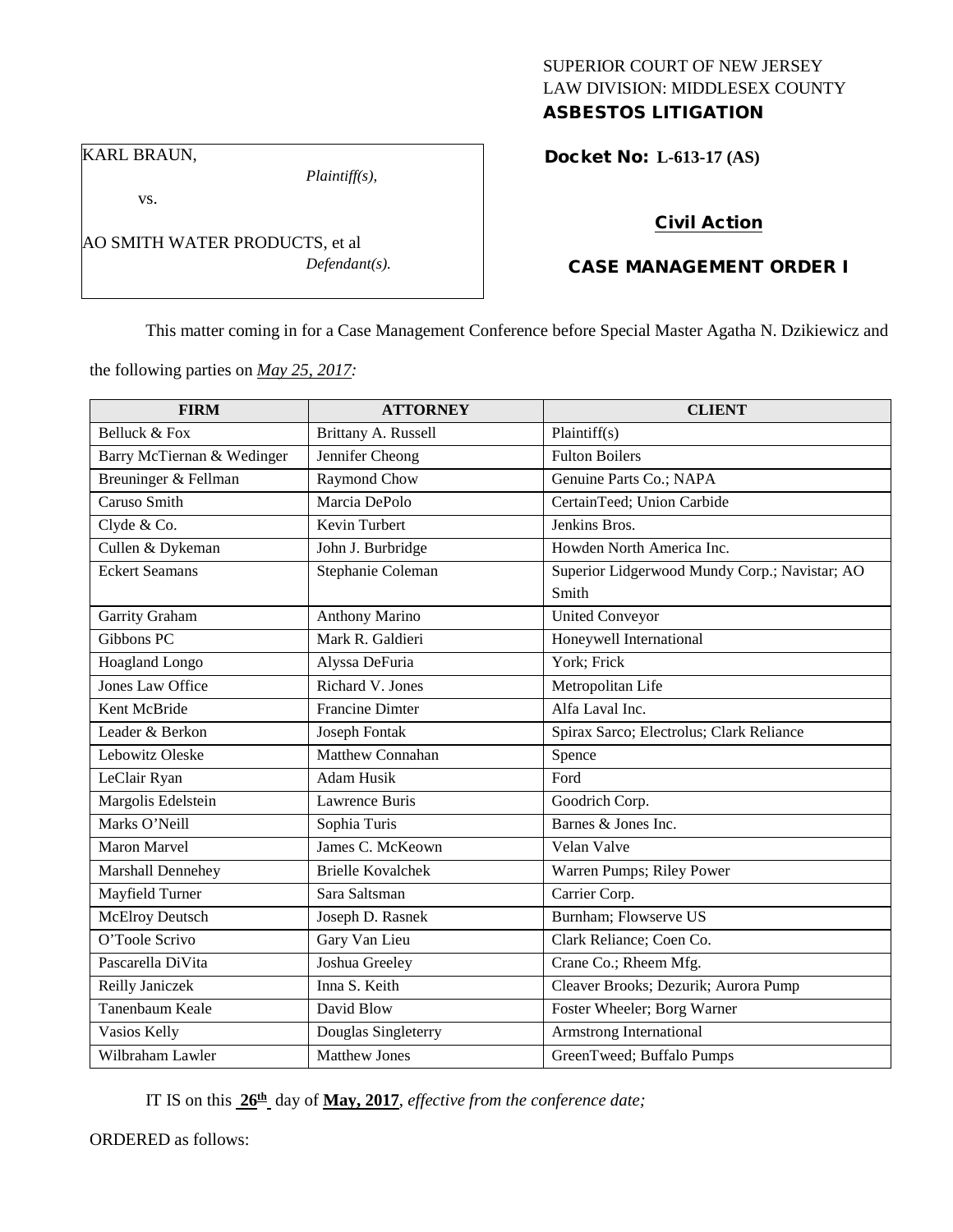Counsel receiving this Order through computerized electronic medium (E-Mail) shall be deemed by the court to have received a copy of the filed original court document. Any document served pursuant to this Order shall be deemed to be served by mail pursuant to *R*.1:5-2.

Defense counsel shall notify plaintiff's counsel within thirty (30) days of the date of this Order if their client was incorrectly named in the Complaint. Counsel may be barred from raising this defense at a later time for failure to comply.

## **DISCOVERY**

| June 9, 2017    | Defendants shall serve answers to standard interrogatories by this date.                                                                                                                                    |
|-----------------|-------------------------------------------------------------------------------------------------------------------------------------------------------------------------------------------------------------|
| June 16, 2017   | Plaintiff shall propound supplemental interrogatories and document requests by this date.                                                                                                                   |
| July 17, 2017   | Defendants shall serve answers to supplemental interrogatories and document requests by this<br>date.                                                                                                       |
| June 16, 2017   | Defendants shall propound supplemental interrogatories and document requests by this date.                                                                                                                  |
| July 17, 2017   | Plaintiff shall serve answers to supplemental interrogatories and document requests by this<br>date.                                                                                                        |
| August 31, 2017 | Fact discovery, including depositions, shall be completed by this date. Plaintiff's counsel shall<br>contact the Special Master within one week of this deadline if all fact discovery is not<br>completed. |
| August 31, 2017 | Depositions of corporate representatives shall be completed by this date.                                                                                                                                   |

## **EARLY SETTLEMENT**

September 15, 2017 Settlement demands shall be served on all counsel and the Special Master by this date.

## **SUMMARY JUDGMENT MOTION PRACTICE**

- September 15, 2017 Plaintiff's counsel shall advise, in writing, of intent not to oppose motions by this date.
- September 29, 2017 Summary judgment motions shall be filed no later than this date.
- October 27, 2017 Last return date for summary judgment motions.

## **MEDICAL DEFENSE**

- September 22, 2017 Plaintiff shall serve medical expert reports by this date.
- September 22, 2017 Upon request by defense counsel, plaintiff is to arrange for the transfer of pathology specimens and x-rays, if any, by this date.
- November 30, 2017 Defendants shall identify its medical experts and serve medical reports, if any, by this date. In addition, defendants shall notify plaintiff's counsel (as well as all counsel of record) of a joinder in an expert medical defense by this date.

\_\_\_\_\_\_\_\_\_\_\_\_\_\_\_\_\_\_\_\_\_\_\_\_\_\_\_\_\_\_\_\_\_\_\_\_\_\_\_\_\_\_\_\_\_\_\_\_\_\_\_\_\_\_\_\_\_\_\_\_\_\_\_\_\_\_\_\_\_\_\_\_\_\_\_\_\_\_\_\_\_\_\_\_\_\_\_\_\_\_\_\_\_\_\_\_\_\_\_\_\_\_\_\_\_\_\_\_\_\_